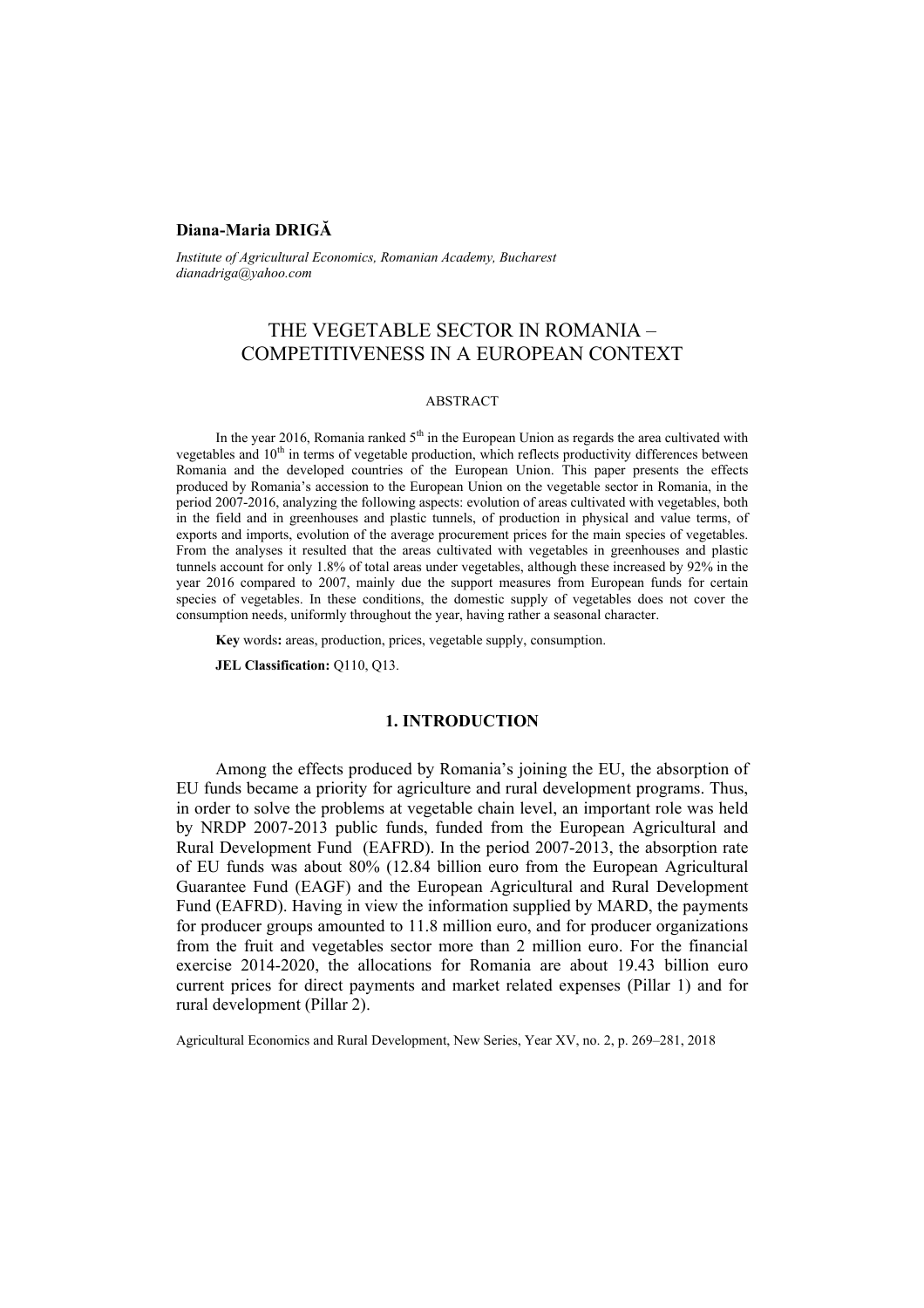In September 2007, following the adoption of CAP on Common Market Organization for fruit and vegetables in Romania, the first producer organization was recognized, in conformity with the EU legislation. Although in the year 2012 there were 35 producer groups in the sector of fruit and vegetables, at present there are only 24 producer groups reorganized as producer organizations in conformity with the EU legislation, out of which three operate one operational program each.

The paper presents the evolution of the vegetable sector in Romania in the period 2007-2016 from the perspective of EU membership effects on this sector. The study of the impact of Romania's accession to the EU on the vegetable chain has in view various aspects, among which: the agricultural sectoral policies, general macro-economic framework, fiscal, commercial and social policies, etc.

#### **2. STATE OF KNOWLEDGE**

Romania is recognized for its high potential of growing field vegetables, with high soil fertility and diversity of weather conditions. The reorganization of the vegetable production, processing and marketing system would be crucial for putting into value this potential; thus, Romania would be able to cover its consumption needs and would even become competitive on the European vegetable market.

After Romania joined the EU, progress has been made in this sense, yet there are numerous aspects that hinder reaching a high production level in this sector, namely: large number of small-sized farms, low endowment of farms with modern production and harvesting technical means, lack of coherent strategy for land consolidation, high fragmentation of areas under vegetables, low yields per hectare.

The fruit and vegetable market in Romania needs an increased attention also due to its particularities. Among these particularities, we can mention: atomization of supply and demand, homogeneity of products, seasonality of products, zonality and existence of a weakly developed collection system, high perishability level of fruit and vegetables, continuous demand for fruit and vegetables, high consumption of production factors in the production of fruit and vegetables. At the same time, various crises appear on this market, generated by factors such as: extreme weather events, different pests and diseases, failure to plan production according to market requirements, imports from the EU and third countries, poor promotion of fruit and vegetables among consumers as well as of the role and importance of fruit and vegetables for the health of the population. These crises can be avoided by a better knowledge of the specific particularities of the fruit and vegetable market.

At present, the challenge for Romania is to cover the consumption needs by the domestic supply of vegetables. In order to boost the vegetable production in the cold season, a continuity of investments should exist in protected areas, as well as in the modernization of cropping technologies to obtain high quality productions. The food production and consumption models are widely debated in the literature, and there are various studies highlighting their main features. Thus, the French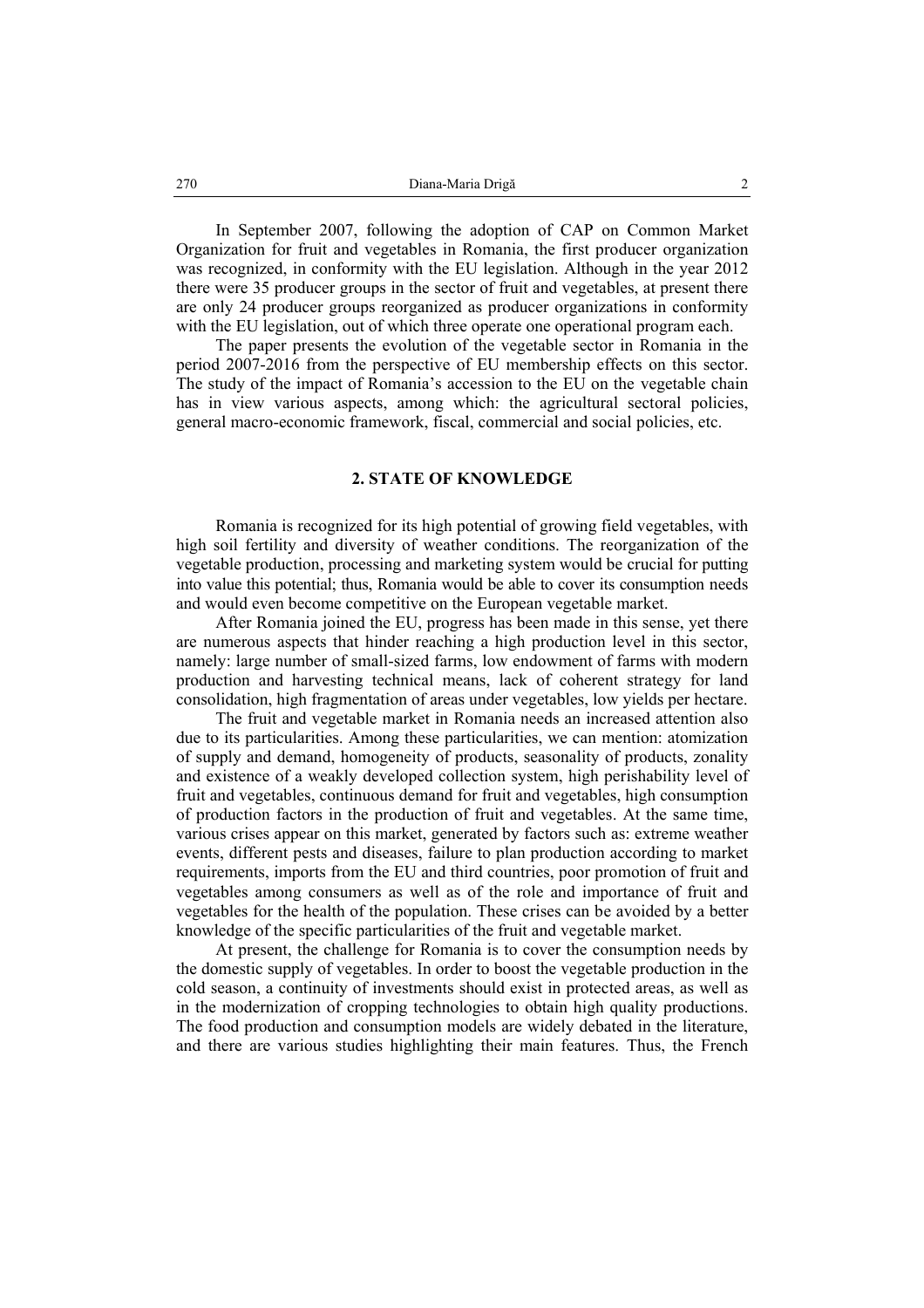school used for the first time the "food consumption model" concept; consumption is defined as a complex process that involves a succession of stages, such as: way and place of food product purchasing, product preparation, way and place of consumption, as well as waste disposal modalities (Padilla and Thiombiano 1996).

Considering the evolution of the society and the economy, a succession of food consumption models has emerged, from the traditional model (poverty model) to the agro-industrial model (which presupposes the replacement of richer proteins of animal origin by poor proteins of vegetable origin) and the satiety model (Malassis and Allaya 1996; Padilla and Thiombiano 1996). The three models are presented in the literature as a succession of stages that finally converge into an advanced model. The convergence can be justified on the basis of the biological characteristics of food consumption (about 2500–3000 calories/person), or if we consider that as incomes increase, food expenditures tend to have a lower share in total income and get stabilized at about 15-20% of total expenditures (Blandford 1984; Connor, 1994). Convergence, from the social phenomenon perspective, indicate the tendency towards homogenization of consumption styles, as not only what we eat is important, but also the way we eat (Fanfani and Salluce 1997; Gatti and Migani 1997).

An important problem of Romanian vegetable growers is to get adapted to the new production and commercialization standards. In this respect, as evidenced by the literature, there are various studies that highlight the advantages of different producer cooperation forms. Through these cooperation forms, the producers want to reach the following objectives: defending farmers' interests, joint performance of technical and economic functions (production planning, procurement of production means, joint sales, etc.) and local development (Garoyan, 1983).

## **3. MATERIAL AND METHOD**

The objective of the paper is to evaluate the vegetable chain potential after Romania's accession to the European Union. For this purpose, the indicators at the level of primary production, foreign trade and consumer were analyzed. After the evaluation of the general situation of vegetable market in Romania, the results were compared to those of the developed countries from the European Union.

In order to reach this objective, the following indicators were analyzed:

- Areas cultivated with vegetables, production and yields per hectare;
- Volatility of average procurement prices for different species of vegetables;

• Consumption of fresh and preserved vegetables in Romania and selfsupply level

• Import and export of vegetables.

A comparative analysis of certain sets of indicators with those of the EU member states was also made. In order to determine price volatility in the period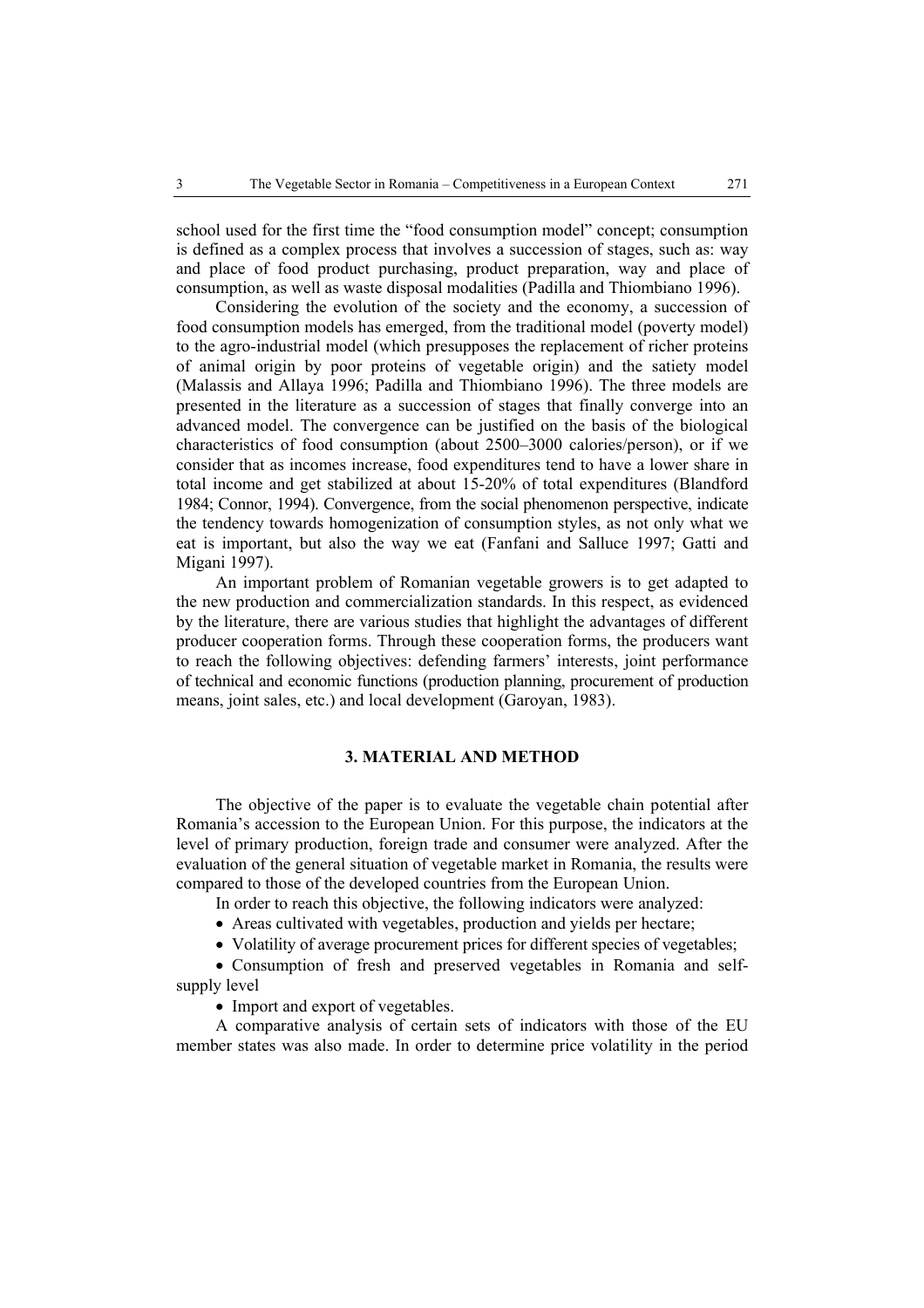2007–2016, annual time series were used, calculating the standard deviation and average. The variation coefficient was calculated as ratio of standard deviation and 2007–2016 average. A low variation coefficient indicates a better grouping around the average value, while a high variation coefficient indicates a much larger spread around the average value, which means an increase in volatility. The self-supply, expressed as percentage, indicates to what extent the domestic production of vegetables covers the domestic consumption needs, and is calculated by relating the domestic production to supply availability. For the documentation and synthesis of main ideas, the national and international literature on the evolution of the European vegetable market was consulted. For the analysis, the databases of the National Institute of Statistics – Tempo online, the food balance sheets and the Eurostat databases were used. The information available on MARD website was also used.

### **4. RESULTS AND DISCUSSIONS**

### 4.1. EUROPEAN CONTEXT

In the year 2016, the value of vegetable production at EU level was 32,143 million euro, while in Romania it reached 1,997 million euro, which represents only 3.6% of the EU value. In the year 2015, the total area cultivated with vegetables in Romania was over 149 thousand hectares, accounting for 7.2% of the area cultivated with vegetables in the EU. As regards the total production of vegetables, melons inclusively, Spain ranked  $1<sup>st</sup>$ , with over 28% of the EU's total production of vegetables, followed by France with 10%, the Netherlands with 9.9% and Poland with 9.7%. In the year 2015, Romania's production of vegetables and melons totaled 2,468 thousand tons, representing about 5% of the EU's total vegetable production.

| Country     | <b>Production</b> |      | Area          |      |
|-------------|-------------------|------|---------------|------|
|             | Share $(\% )$     | Rank | Share $(\% )$ | Rank |
| Spain       | 23.9              |      | 17.5          |      |
| Italy       | 17.6              |      | 20.2          |      |
| Poland      | 9.0               |      | 9.0           |      |
| France      | 8.7               |      | 11.7          |      |
| Netherlands |                   |      | 4.1           |      |
| Romania     | 3.6               |      | 6.6           |      |

*Table 1*  Romania's ranking in the European context by area and production of vegetables, in the year 2016

*Source*: Eurostat.

Table 1 presents the main 5 countries that together produced 67% of the production of vegetables and had 65% of the area cultivated with vegetables in the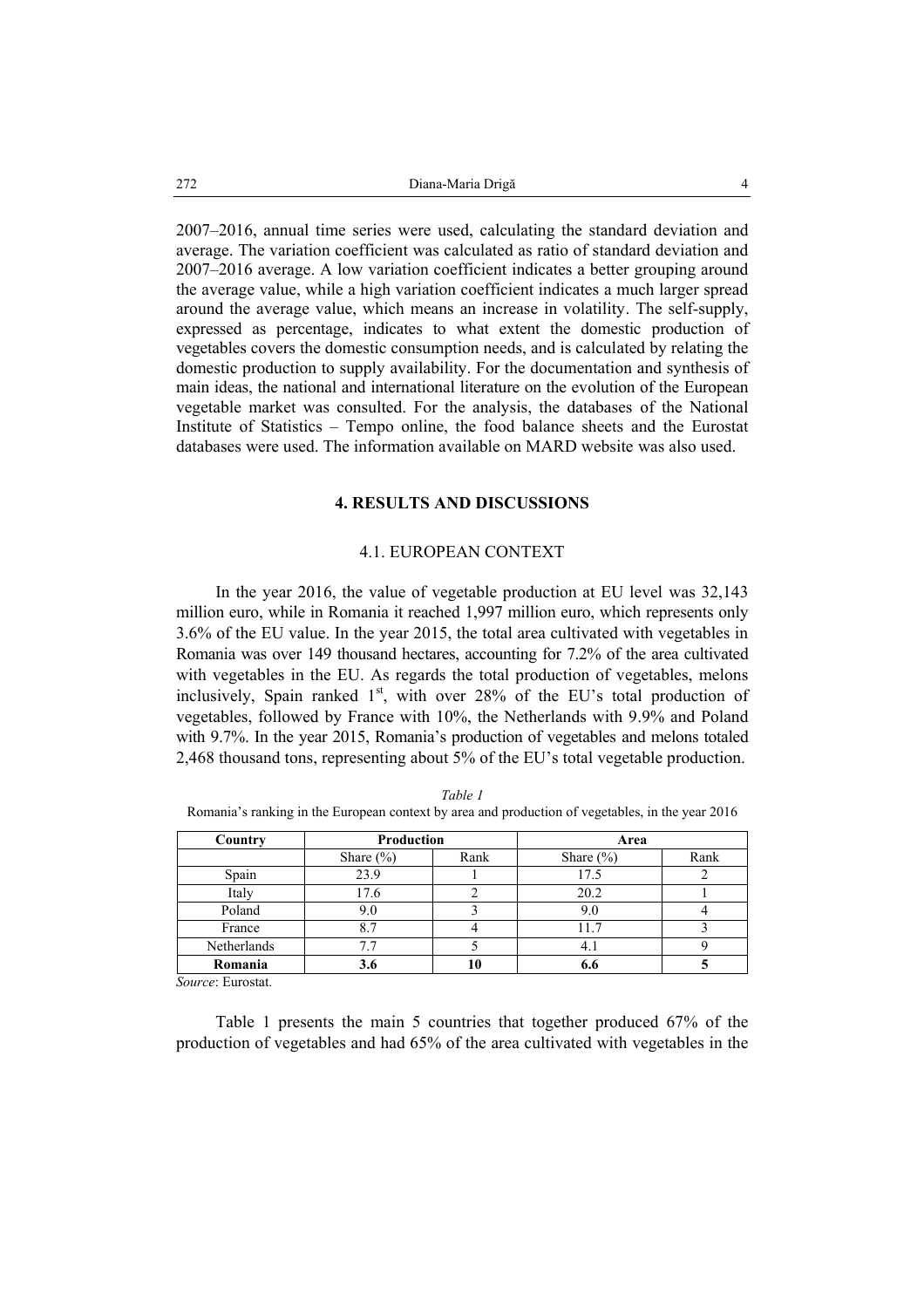EU in the year 2016. The table below presents the first 5 countries that had 64% of the vegetable production value in the EU in 2015. Romania ranked  $7<sup>th</sup>$ , with only 6%, yet up by 6.4% compared to the year 2007.

| Country/2015 | Share $(\% )$ | Rank |
|--------------|---------------|------|
| Spain        |               |      |
| Italy        |               |      |
| Netherlands  |               |      |
| France       |               |      |
| Germany      |               |      |
| Romania      |               |      |

*Table 2*  Value of total vegetable production, basic prices (mil. euro) in the year 2015

In the year 2015, the most cultivated vegetables in the European Union were tomatoes, carrots and onions. The tomato production totalled 17.6 million tons, Italy and Spain being the main tomato producers in the European Union (about 64%). The carrot production totalled 5.1 million tons in the EU, with the highest values in Poland (14.4%) and United Kingdom (13.3%). The onion production totalled 6.1 million tons, with the Netherlands and Spain together accounting for over 45% of the onion production in EU-28. In the year 2015, Romania ranked  $3<sup>rd</sup>$ (9.6%) in the EU in terms of area cultivated with tomatoes, but it ranked 8th in EU-28 with 2.6% of the total tomato production of the EU. The average yield per hectare in tomatoes was 15,857 kg/ha, down by 2% from the previous year. Although in the recent years the areas cultivated with tomatoes under greenhouses and plastic tunnels has increased, the domestic production does not cover the consumption needs, and the tomato imports are still significant.



*Source:* NIS – tempo online, 2017

Figure 1. Evolution of cultivated areas and average yields in tomatoes in the period 2007–2016.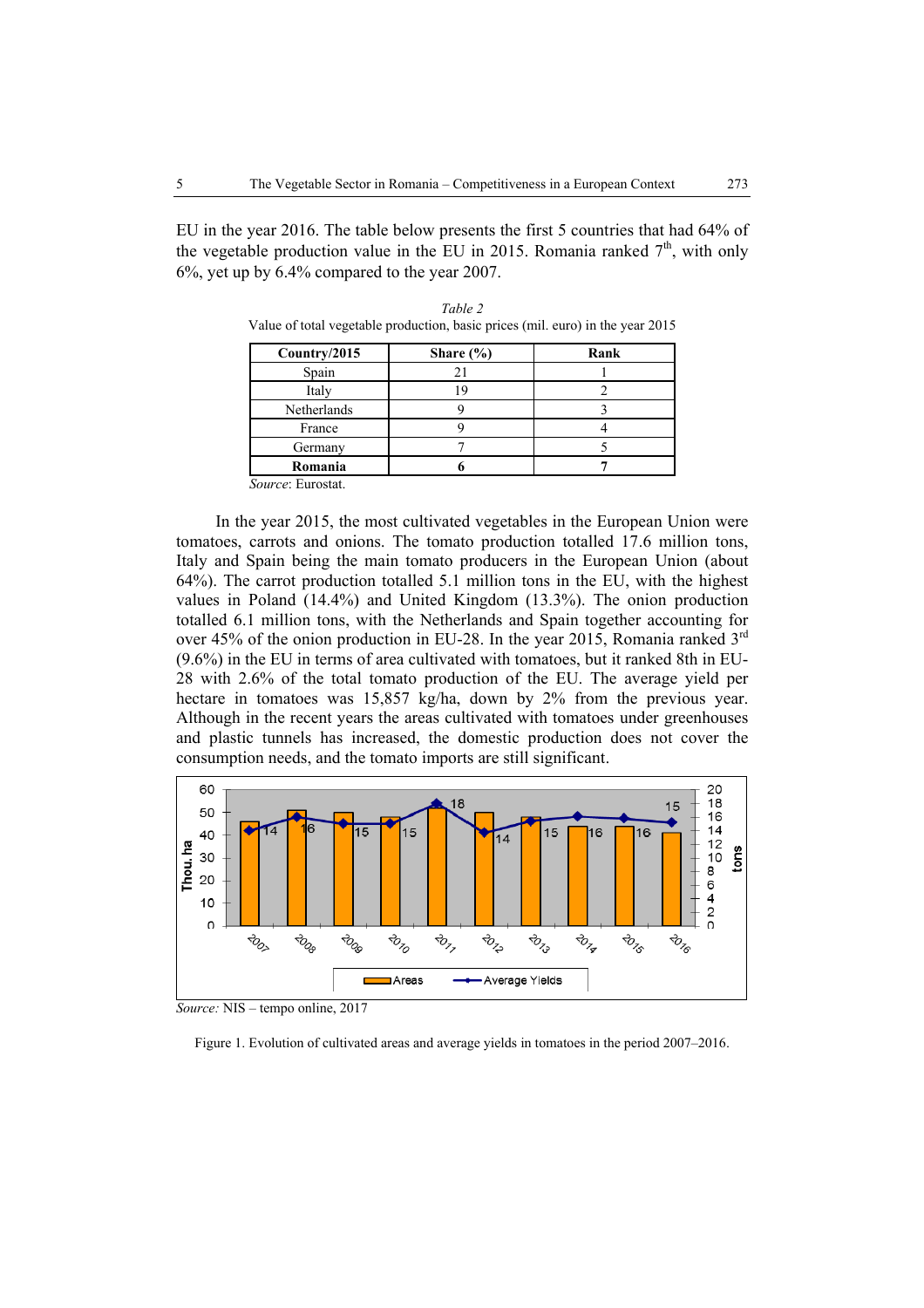### 4.2. AREAS CULTIVATED WITH VEGETABLES, TOTAL VEGETABLE PRODUCTION AND AVERAGE YIELDS

In the year 2016, in Romania, the area cultivated with vegetables totaled 228 thousand hectares, out of which 18% areas cultivated with tomatoes, 13% areas cultivated with onions, 20% areas cultivated with white cabbages and 8% areas under peppers. Although in recent years the areas cultivated with vegetables under greenhouses and plastic tunnels have increased, in the year 2016 there were only 4,155 ha of areas cultivated under greenhouses and plastic tunnels, accounting for 1.8% of the total area cultivated with vegetables. The field vegetables account for 57.5% of total area cultivated with vegetables, and the fresh vegetables from kitchen gardens represent about 38% of total area cultivated with vegetables. In the year 2015, the cabbage production had the highest share in the total production of vegetables (34.1%), followed by tomato production (22.3%). We can notice from Table 3 that the areas under field vegetables decreased by 16% in 2016 compared to 2007, while the areas under vegetables cultivated in greenhouses and plastic tunnels increased by 91%.

*Table 3*  Variation of areas cultivated with vegetables by categories in the year 2016 as against 2007 and 2013

|                                               | 2016/2007 variation   2016/2013 variation |        |
|-----------------------------------------------|-------------------------------------------|--------|
| Vegetables – total                            | $-10%$                                    | $-12%$ |
| Field vegetables                              | $-16%$                                    | $-15%$ |
| Vegetables in greenhouses and plastic tunnels | 91%                                       | 21%    |
| Fresh vegetables in kitchen gardens           | 4%                                        | $-8\%$ |





*Source:* NIS – Tempo online, 2017

Figure 2. Evolution of areas cultivated with vegetables by categories, in the period 2007-2016.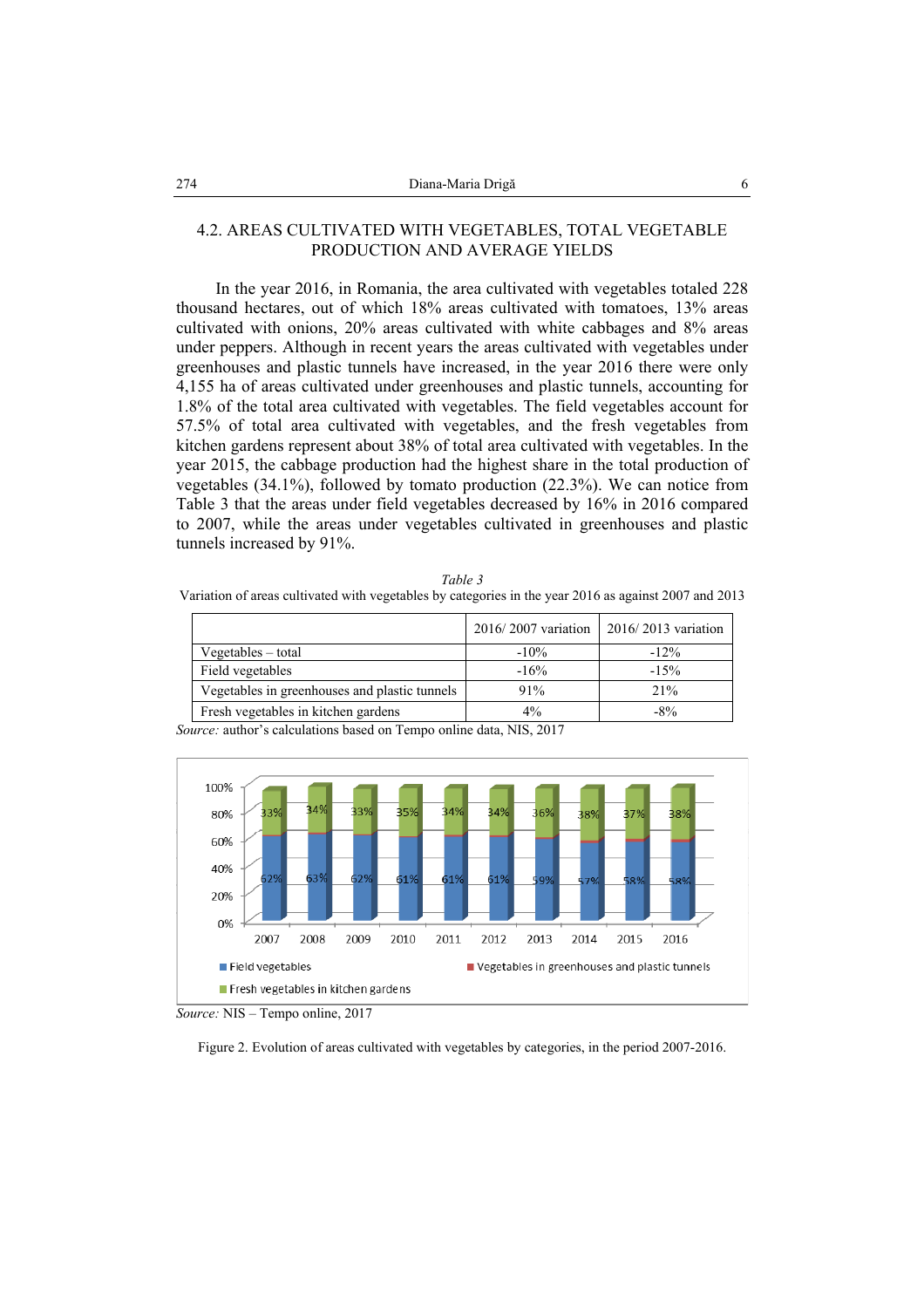In the period 2007–2016, the area cultivated with vegetables had a high variability, reaching a maximum of 268 thousand hectares in 2008 and a minimum of 228 thousand hectares in 2015. This variability is determined by the weather conditions, as well as by the sale of production. In the period 2007-2016, the total production of vegetables followed an upward trend, with a maximum of 4,176 thousand tons in 2011 and a minim value in the year 2007.



*Source:* NIS, Tempo online, 2017



As regards the average yields in vegetables, in terms of weather conditions, the droughty years determine lower yields. The rehabilitation of the irrigation system would be a solution to solve this problem. We can notice from Figure 4 a decrease of yields in the main types of vegetables in the years 2007 and 2012, which are considered droughty years.



*Source:* NIS. Tempo online, 2017

Figure 4. Evolution of yields in the main types of vegetables.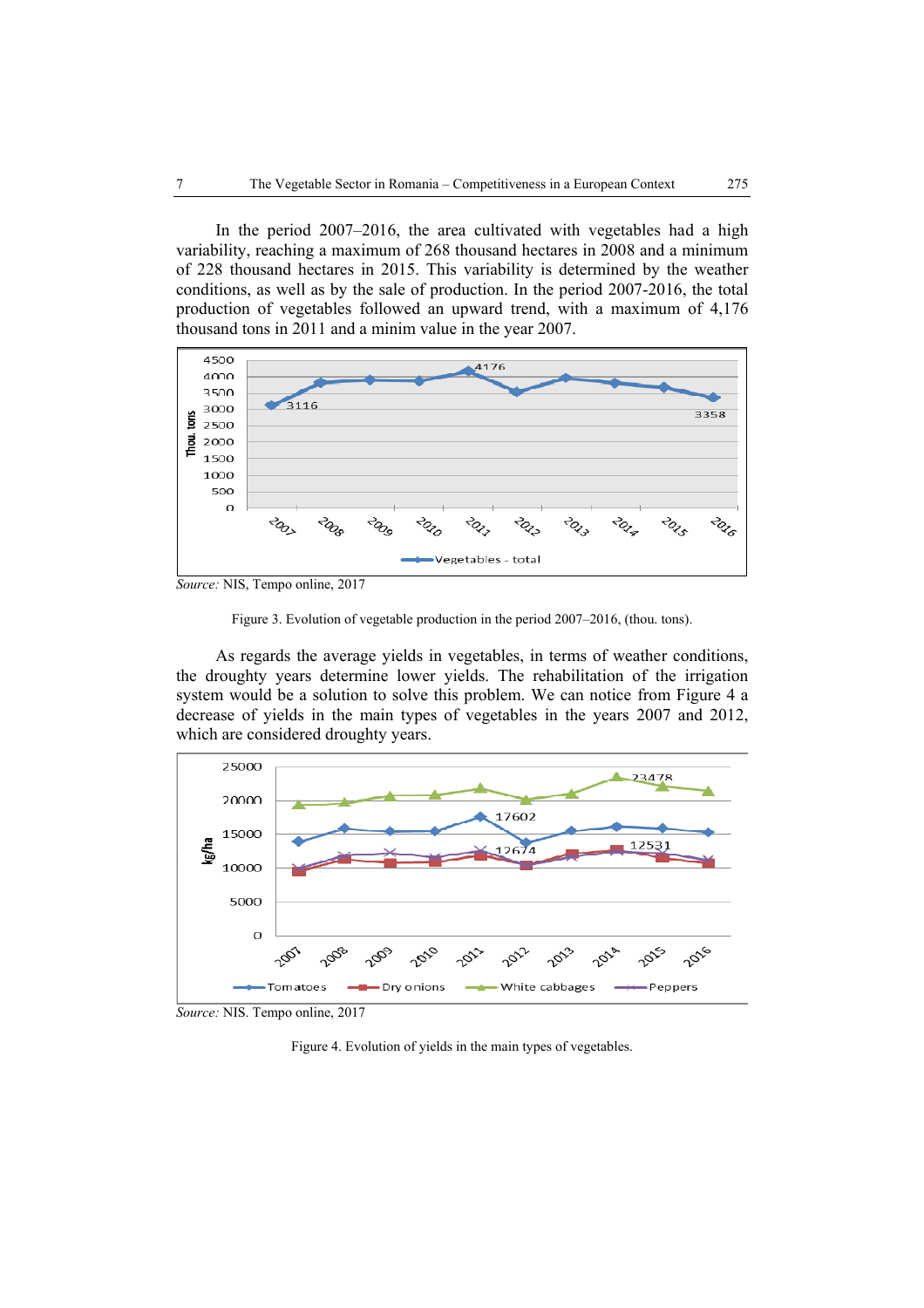| 276 | Diana-Maria Drigă |  |
|-----|-------------------|--|
|     |                   |  |

The main vegetables cultivated in Romania in the year 2016 were white cabbages and tomatoes. The white cabbage production accounted for 30% of the total production of vegetables, while the tomato production only 19%. The highest average yield value in white cabbages was in the year 2014 (23478 kg/ha), while in tomatoes in the year 2011 (17602 kg/ha).

> *Table 4*  Variation of yields in the main types of vegetables

|                | 2016/2007 |
|----------------|-----------|
| Tomatoes       | 10%       |
| Dry onions     | 13%       |
| White cabbages | 11%       |
| Peppers        | 13%       |

 *Source:* author's calculations based on Tempo online data, NIS, 2017

#### 4.3. AVERAGE PRICES FOR THE MAIN VEGETABLE SPECIES

Tomatoes and winter white cabbages had the highest price volatility, while carrots and onions had lower volatility coefficients also due to better conditioning and storage possibilities.

*Table 5*  Standard deviation, mean, coefficient of variation (CV) of average prices for the main types of vegetables, 2007-2016.

|                       | Standard deviation | Mean  | $CV\%$ |
|-----------------------|--------------------|-------|--------|
| Winter white cabbages | 0.254              | 1.292 | 19.66  |
| Field tomatoes        | 0.472              | 2.66  | 17.74  |
| Field cucumbers       | 0.204              | 2.12  | 9.61   |
| Carrots               | 0.167              | 2.29  | 7.28   |
| Dry onions            | 0.158              | 2.019 | 7.85   |

*Source:* author's processing based on Tempo online data, NIS, 2017

In the investigated period, it was noticed that due to production volatility in the main types of vegetables cultivated in Romania, there is also a strong volatility of the prices of these vegetables.

As regards the average price of vegetables, in the period 2012-2015, we note that Romania has the lowest average price in carrots and tomatoes, as compared to the EU average.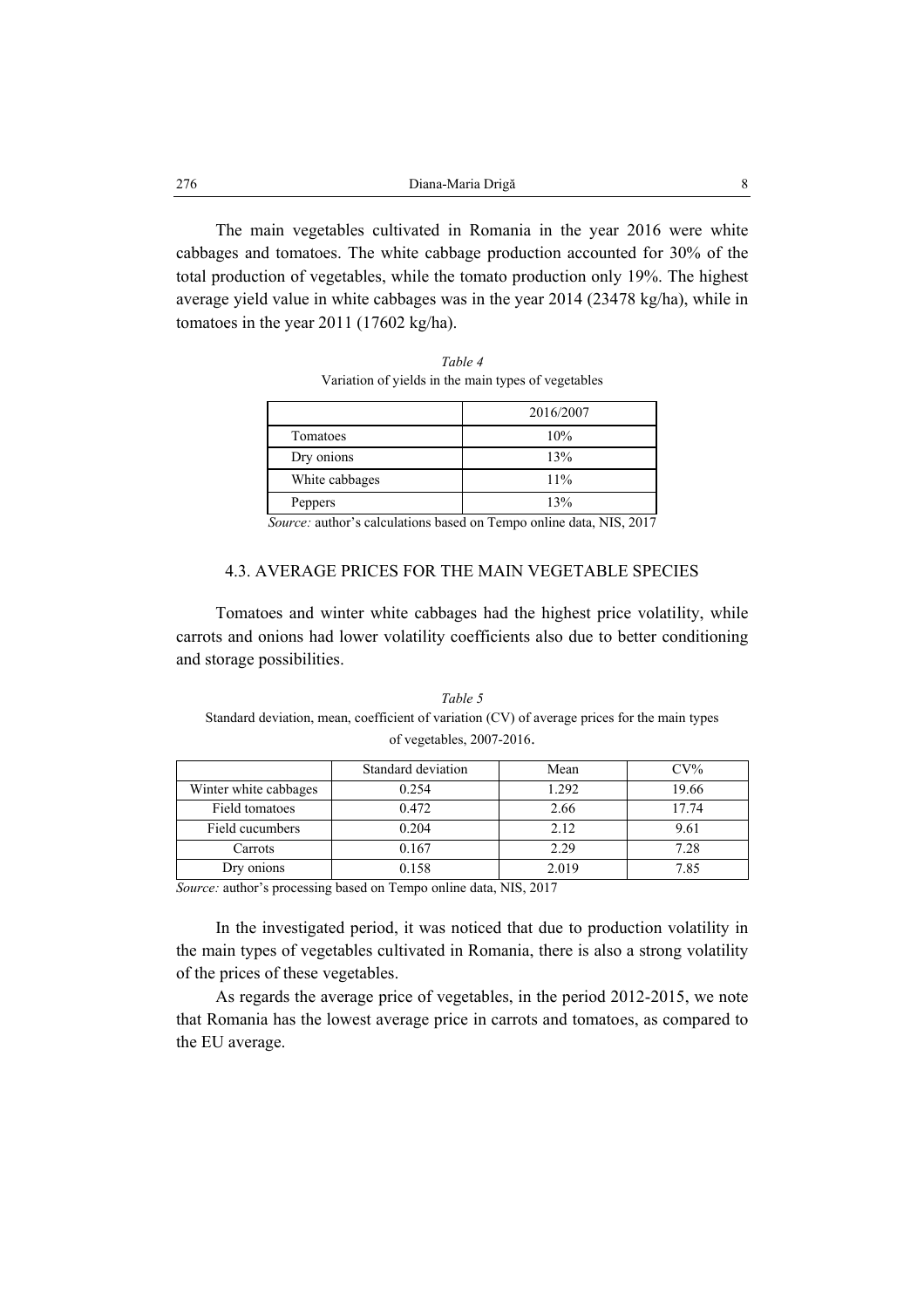

*Source:* Eurostat [prc\_dap]

Figure 5. Evolution of average prices for tomatoes.



Figure 6. Evolution of average prices for carrots.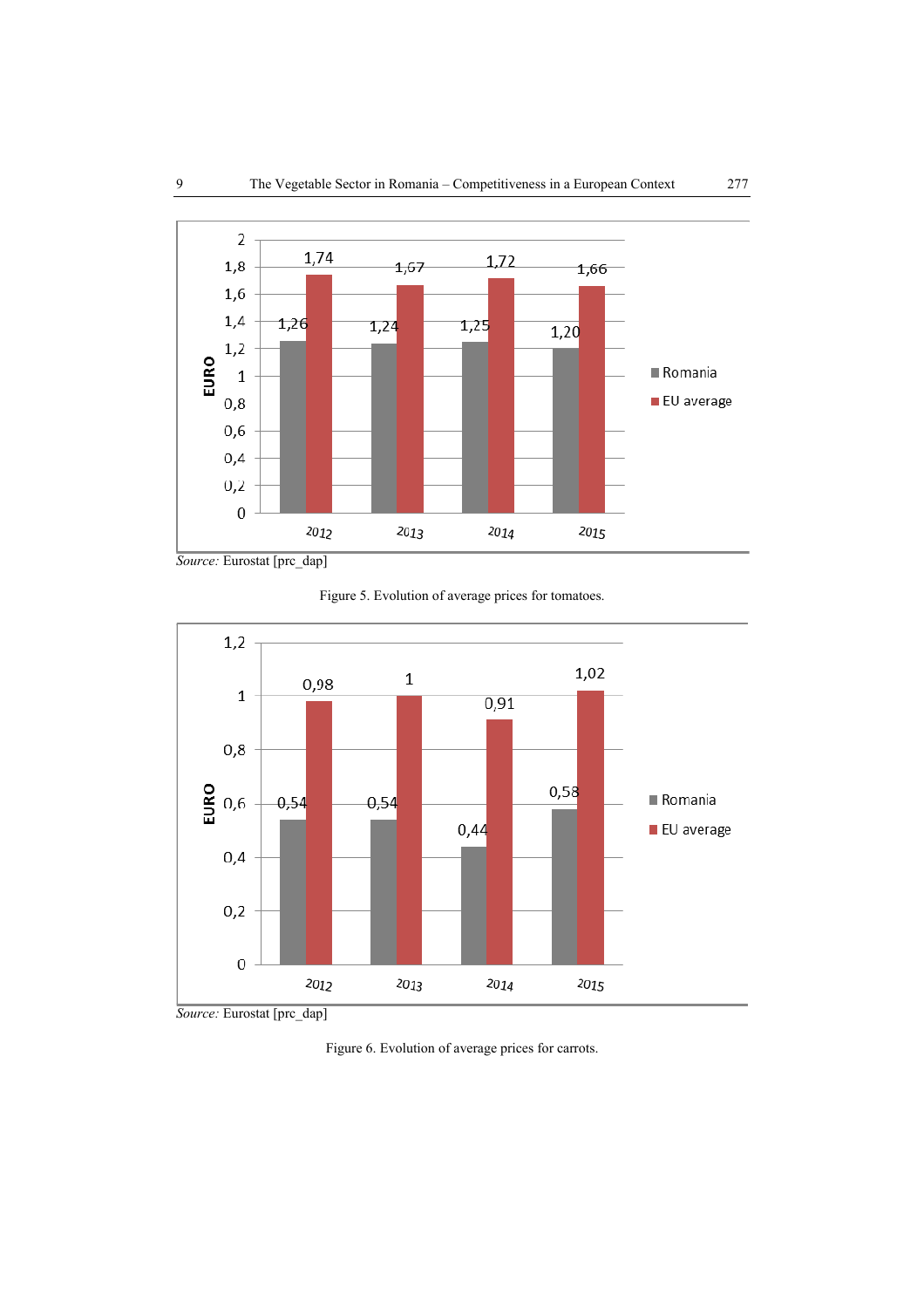### 4.4. CONSUMPTION AND SELF-SUPPLY OF VEGETABLES

In the period 2007–2015, the consumption of vegetables had an increasing trend. Thus, the average consumption of vegetables reached a maximum of 162.9 kg/capita in the year 2011 and a minimum of 148.7 kg/capita in 2009.



Figure 7. Average consumption of fresh vegetables, 2007–2015.

We can notice from Figure 8 that self-supply had an increasing trend in the period 2007-2015, with a maximum in the year 2011. However, the consumption needs were not fully covered, as there is a very high seasonality of vegetables in our country. In Romania there is no harvest scheduling like in other EU member states.



*Source:* NIS, Food Balance Sheets

Figure 8. Evolution of self-supply in fresh vegetables, 2007–2015.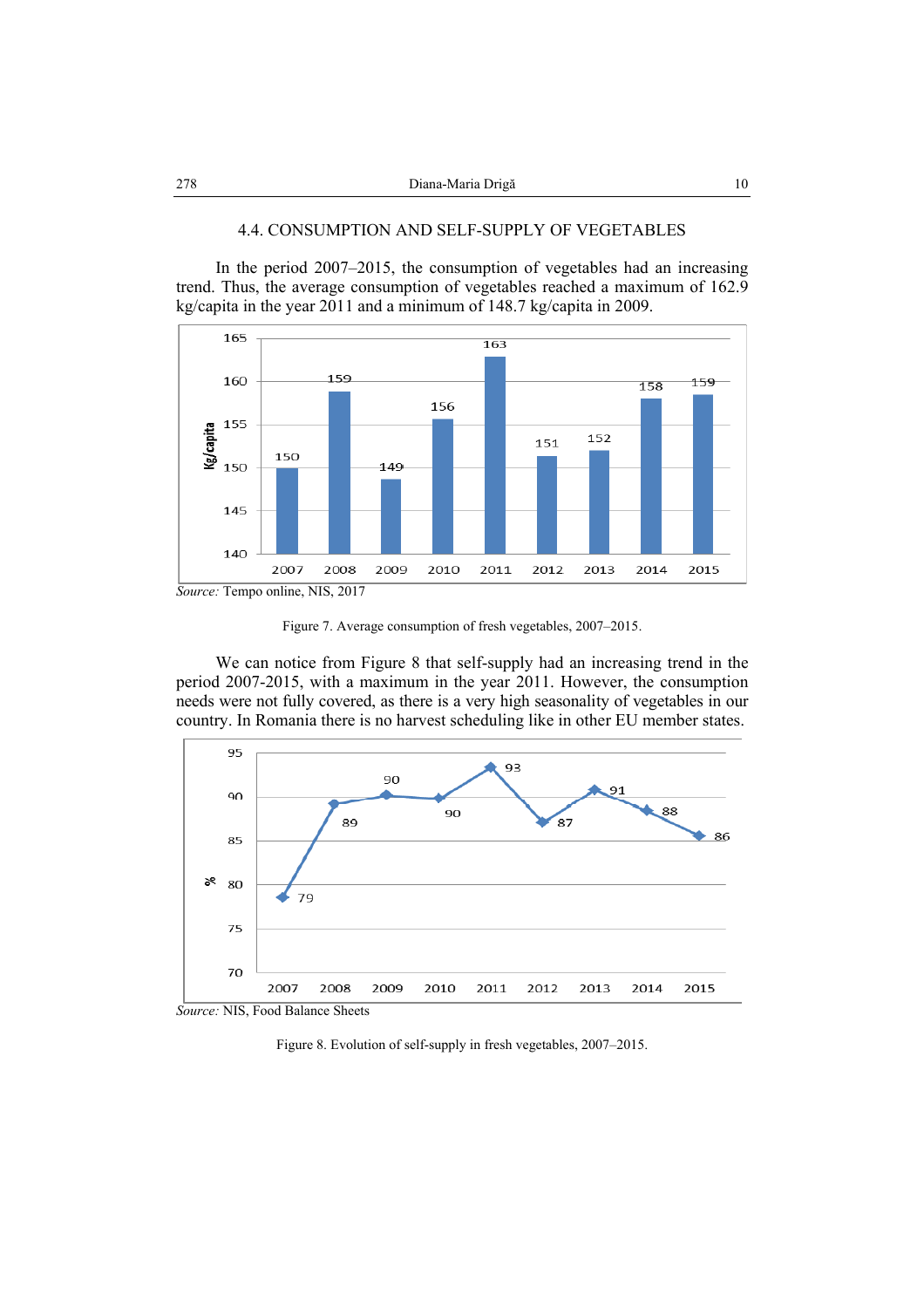#### 4.5. FOREIGN TRADE IN VEGETABLES

In the vegetable sector from Romania, the low yields and the poor organization of the chain are also reflected in the balance of trade. At present, the exports of vegetables are low, Romania being a great importer of fresh vegetables from countries like Turkey, Greece, Spain, Italy and the Netherlands. As it can be seen from Figure 9, the balance of trade was negative in the period 2007–2016, due to imports that far exceeded the exports of vegetables. In Romania the vegetable supply is mostly seasonal, while the demand is continuous.



*Source:* NIS, Tempo online 2017



Romania's export of vegetables has had an oscillating trend since 2007 up to the present moment, with a minimum level of 21 thousand tons in 2007 and a maximum level of 95 thousand tons in the year 2016. Romania could not fully cover the consumption needs in vegetables from domestic production, and imports had still a high level. In the year 2016, Romania imported over 525 thousand tons of vegetables. Romania exports fresh vegetables, and in the recent period the exports of tomatoes and onions have increased. In the year 2016, the imports of vegetables and preserved vegetables was 5.5 times higher than exports.

### **5. CONCLUSIONS**

In the year 2016, Romania's vegetable production accounted for 3.6% of EU's vegetable production, Romania ranking  $10<sup>th</sup>$  in EU-28, next to Italy, Spain and France. In the year 2015, Romania was the  $8<sup>th</sup>$  largest producer of vegetables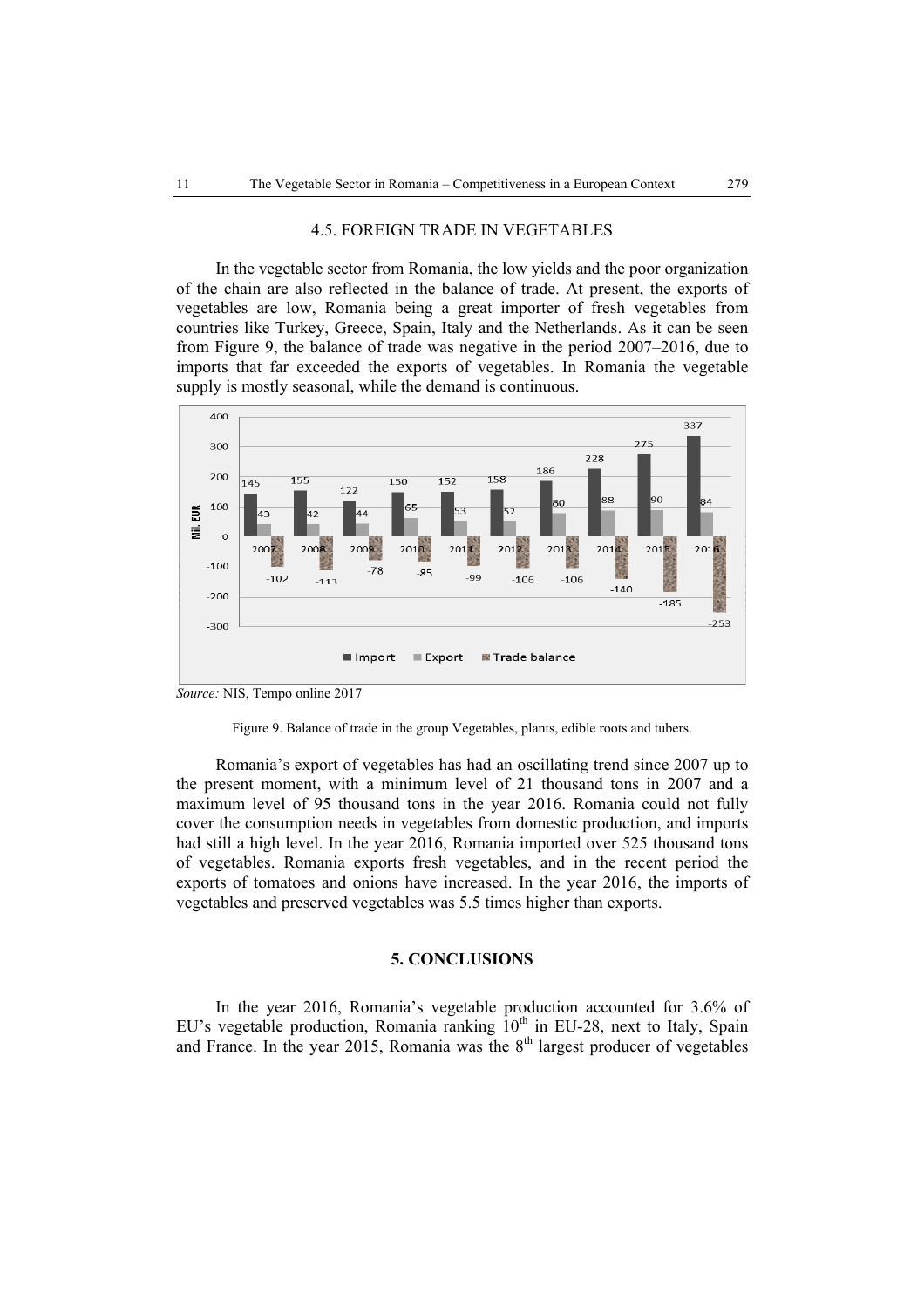and melons in the European Union and ranked  $3<sup>rd</sup>$  in terms of area cultivated with tomatoes in the EU. By comparison, in the year 2007, Romania ranked  $9<sup>th</sup>$  as regards the production of fresh vegetables (melons inclusively) in the European Union, with a production value of 1,908 million euro and was on the  $6<sup>th</sup>$  place in the EU in tomato production.

Although in recent years the areas cultivated with vegetables under greenhouses and plastic tunnels have increased, the obtained yields reflect the gap between Romania and the main producers of vegetables in the European Union. Among the main causes of this problem we can mention: limited access to modern production and harvesting techniques, increase of the frequency of extreme weather events, seasonality, zonality of vegetables and a weakly organized marketing system.

As regards the average price of vegetables, in the period 2012-2015, Romania had the lowest average price both for carrots and tomatoes, compared to other EU member states.

Although the share of vegetables grown under protected areas has increased and producer groups have been established, Romania is not able to cover the consumption needs from the domestic production of vegetables.

There are significant gaps in the vegetable sector between Romania and the European Union. Among the main causes we can list: high fragmentation of the sector, inadequate use of production factors, inefficient institutional framework and logistic system, poor organization of producers. After 11 years of EU membership, the Romanian vegetable sector still needs significant investments to increase its productivity and to recover the gaps with the European Union.

An increase of vegetable areas under greenhouses and plastic tunnels can be noticed, by 92% in the year 2016 compared to 2007, as well as of vegetable productions; however, the productivity gaps between Romania and the EU countries have been maintained. The increase of the production of vegetables grown in greenhouses and plastic tunnels reveals the growth and development potential along the entire chain.

In Romania's vegetable sector, the low yields and the lack of organization along the chain also impact the balance of trade. At present, the exports of vegetables are low, Romania being a great importer of fresh vegetables from countries like Turkey, Greece, Spain, Italy and the Netherlands. Romania cannot cover the population's consumption needs from domestic production. In 2016, Romania imported more than 572 thousand tons of vegetables. Romania exports fresh vegetables, and in the recent period the tomato and onion exports have increased.

#### **REFERENCES**

<sup>1.</sup> Dries, L., Reardon, T., Swinnen, J.F.M., (2004), *The Rapid Rise of Supermarkets in Central and Eastern Europe: Implications for the Agri-Food Sector and Rural Development*, Development Policy Review, 22 (5), pp. 525–556.

<sup>2.</sup> Fonte, M, (2014), *Food Systems, Consumption Models and Risk Perception In Late Modernity*, available at: https://www.researchgate.net/publication/267231199\_Food\_systems\_and\_risk\_perception.